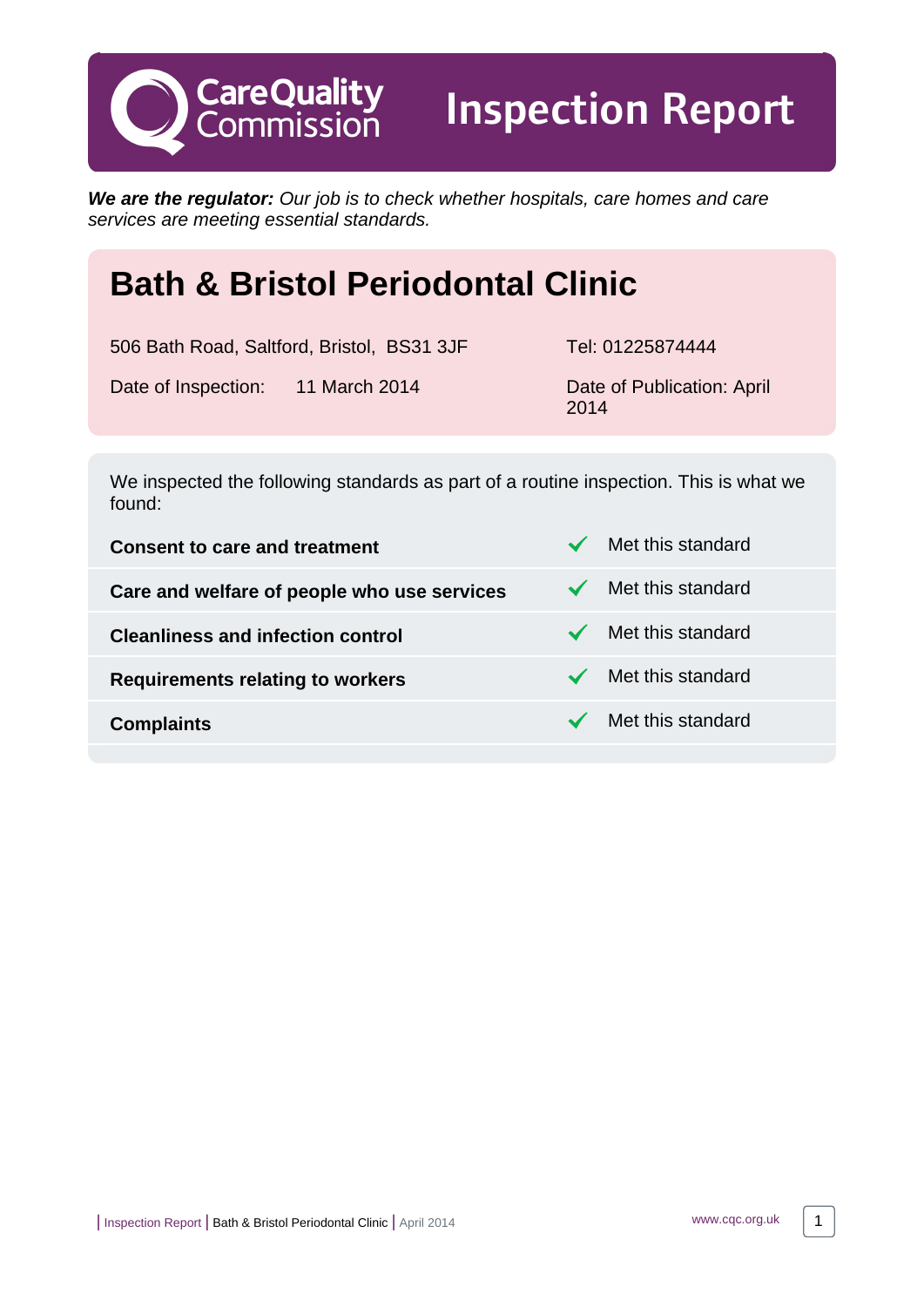# **Details about this location**

| <b>Registered Provider</b> | <b>Bath Oral Surgery Clinic Ltd</b>                                                                                                                                      |
|----------------------------|--------------------------------------------------------------------------------------------------------------------------------------------------------------------------|
| <b>Registered Manager</b>  | Mr Timothy Michael Edward Milton                                                                                                                                         |
| Overview of the<br>service | Bath and Bristol Periodontal Clinic is registered with the<br>Care Quality Commission to provide specialist treatment for<br>patients requiring oral surgery procedures. |
| Type of service            | Dental service                                                                                                                                                           |
| Regulated activities       | Diagnostic and screening procedures                                                                                                                                      |
|                            | Surgical procedures                                                                                                                                                      |
|                            | Treatment of disease, disorder or injury                                                                                                                                 |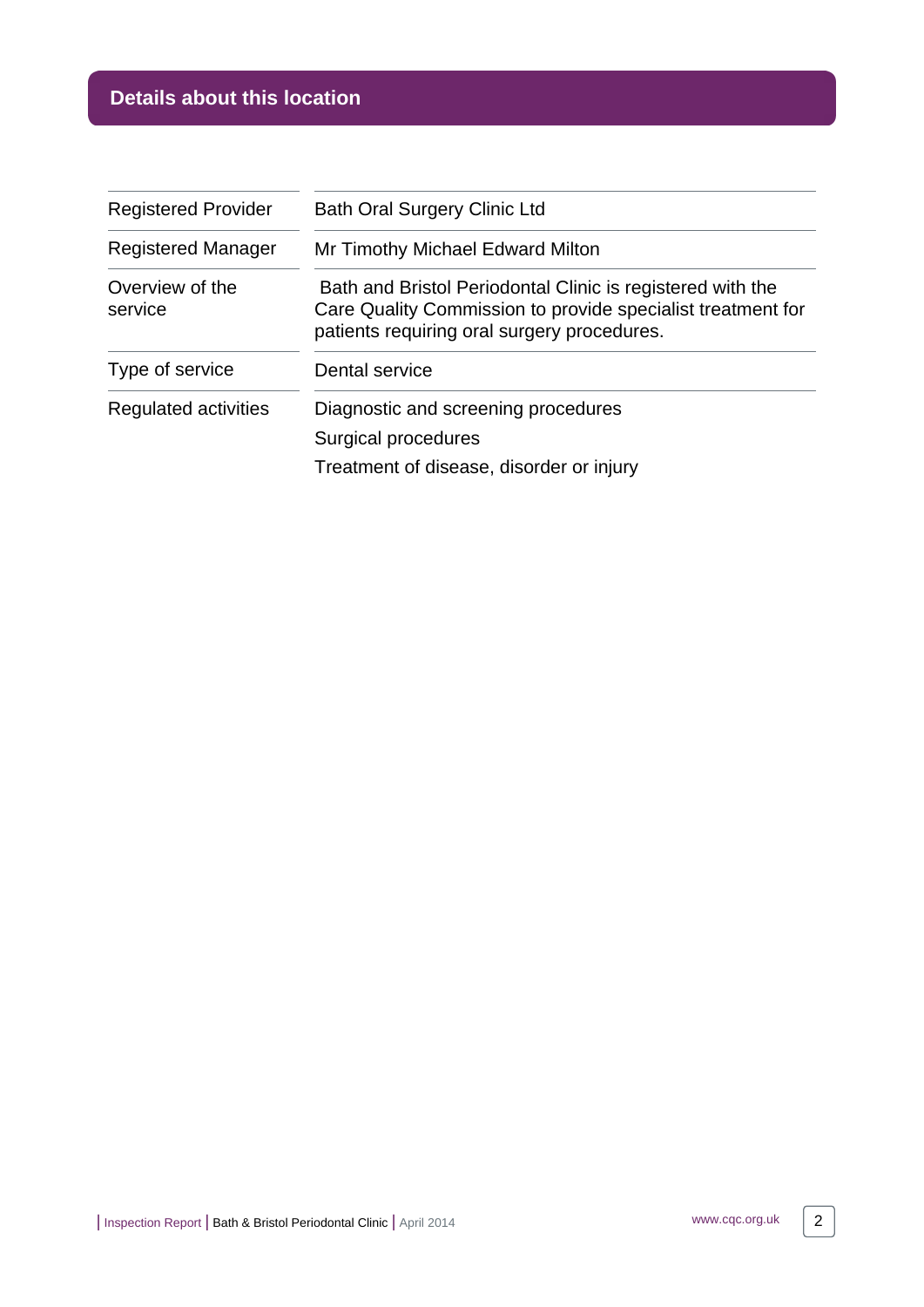When you read this report, you may find it useful to read the sections towards the back called 'About CQC inspections' and 'How we define our judgements'.

|                                             | Page |
|---------------------------------------------|------|
| <b>Summary of this inspection:</b>          |      |
| Why we carried out this inspection          | 4    |
| How we carried out this inspection          | 4    |
| What people told us and what we found       | 4    |
| More information about the provider         | 5    |
| Our judgements for each standard inspected: |      |
| Consent to care and treatment               | 6    |
| Care and welfare of people who use services | 7    |
| Cleanliness and infection control           | 9    |
| Requirements relating to workers            | 11   |
| Complaints                                  | 12   |
| <b>About CQC Inspections</b>                | 13   |
| How we define our judgements                | 14   |
| Glossary of terms we use in this report     | 16   |
| <b>Contact us</b>                           | 18   |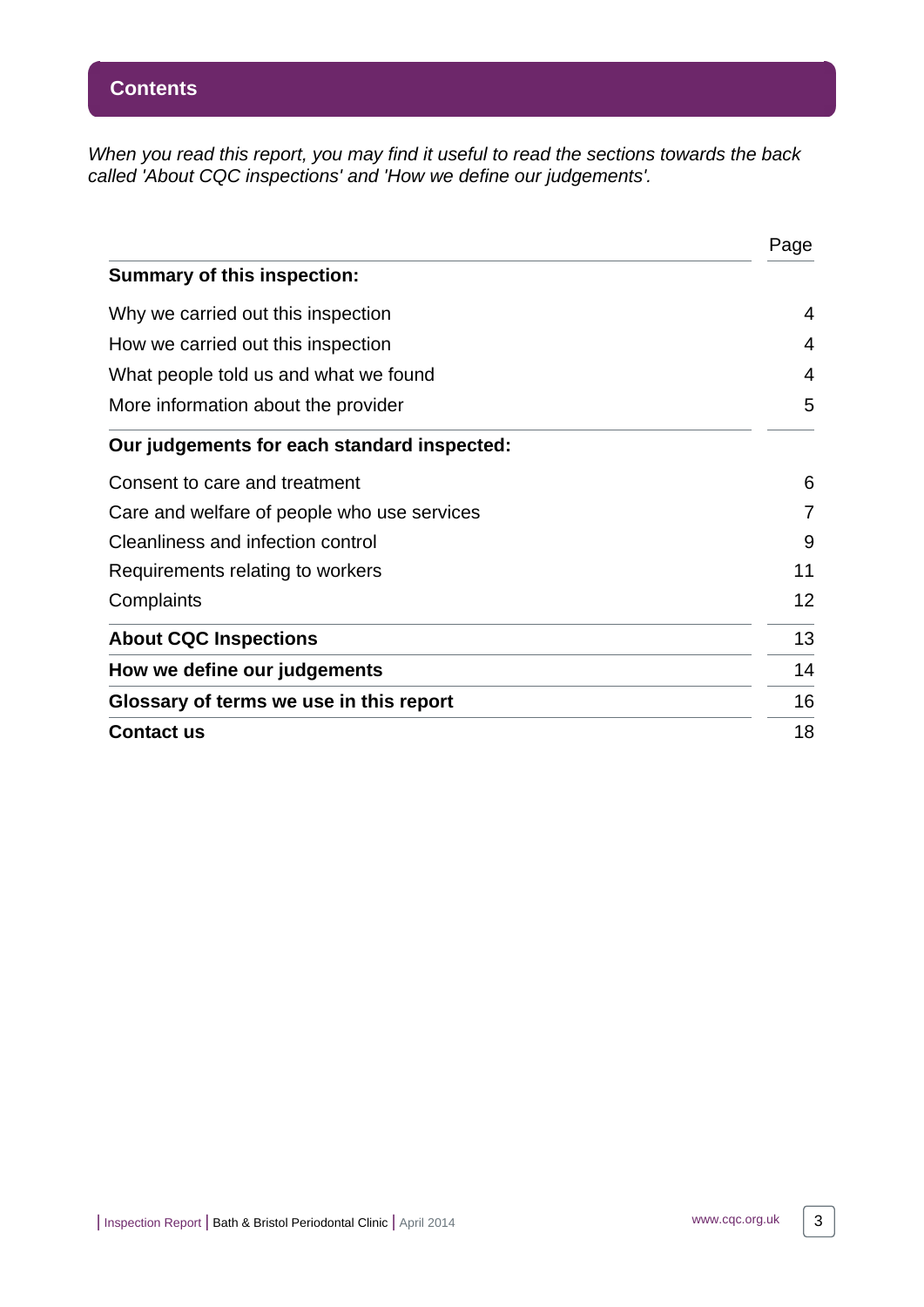#### <span id="page-3-0"></span>**Why we carried out this inspection**

This was a routine inspection to check that essential standards of quality and safety referred to on the front page were being met. We sometimes describe this as a scheduled inspection.

This was an announced inspection.

#### <span id="page-3-1"></span>**How we carried out this inspection**

We looked at the personal care or treatment records of people who use the service, carried out a visit on 11 March 2014, talked with people who use the service and talked with staff.

#### <span id="page-3-2"></span>**What people told us and what we found**

During our inspection we found that the oral surgery clinic was visibly clean, welcoming and had clear information for people who used the service.

We found that the practice opened in the evenings on Tuesday and Wednesday from 1830 to 2130.

We spoke with two people who used the service. They were positive about the treatment they had received at the clinic. Comments included "the dentist was exceptional, the aftercare was very good. I drove an hour away from here because of the confidence I have in the dentist and the staff ".

People were given all the information they needed to make an informed decision about their treatment. We saw People signed their consent to such treatment. We saw an examination and assessment had been conducted and medical history taken before treatment.

We saw records that showed a detailed assessment of the initial appointment, including an oral examination, soft tissue checks and general dental health advice was undertaken.

People were protected from the risk of infection which included regular staff training in infection control. We saw that cleaning and disinfecting systems were in place to maintain people's safety and welfare.

We found that the provider had taken steps to ensure that people who worked at the service had relevant skills, experience and professional registrations in place before they started employment.

A complaints system was in place that encouraged peoples' feedback to improve the service.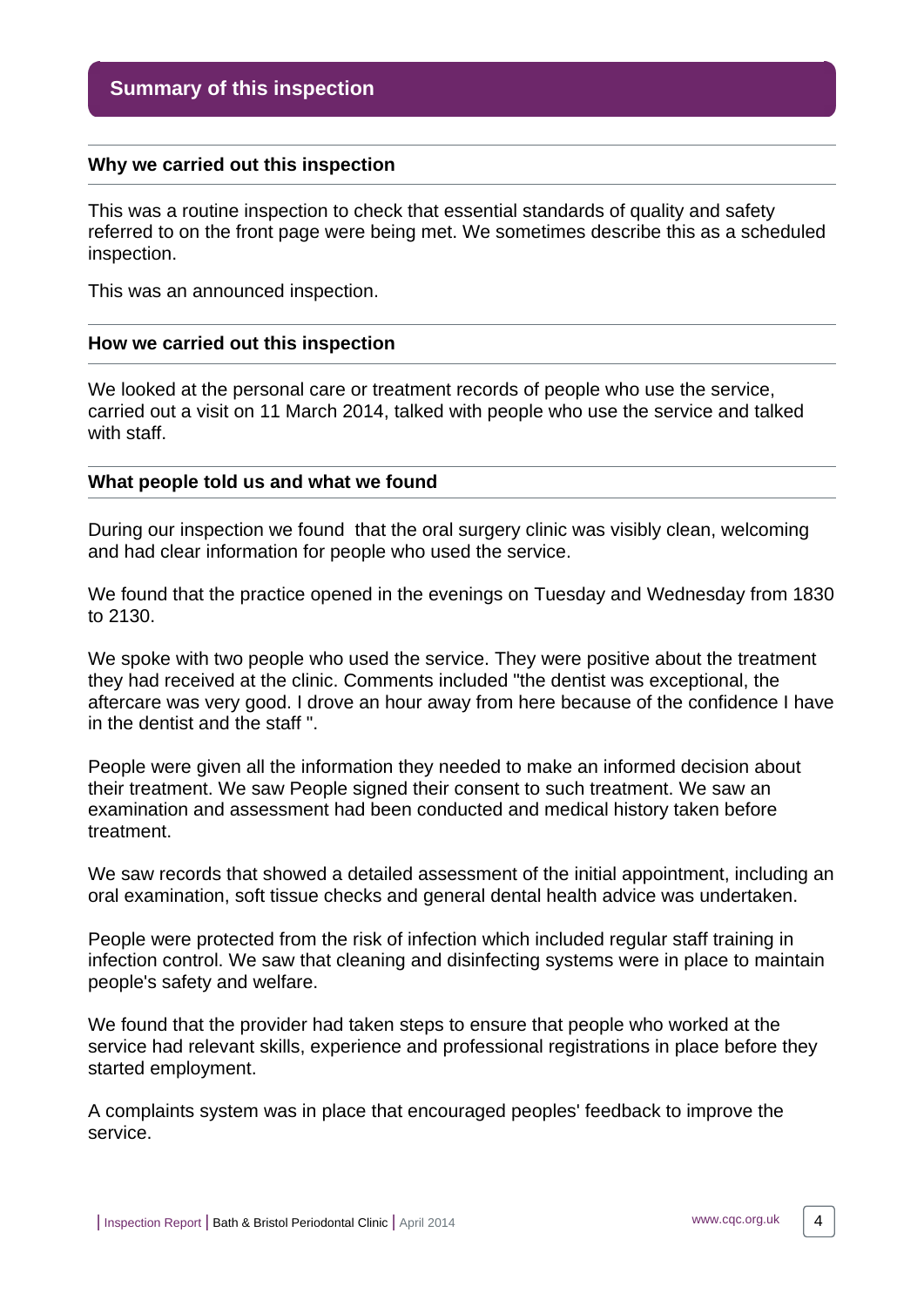You can see our judgements on the front page of this report.

#### <span id="page-4-0"></span>**More information about the provider**

Please see our website www.cqc.org.uk for more information, including our most recent judgements against the essential standards. You can contact us using the telephone number on the back of the report if you have additional questions.

There is a glossary at the back of this report which has definitions for words and phrases we use in the report.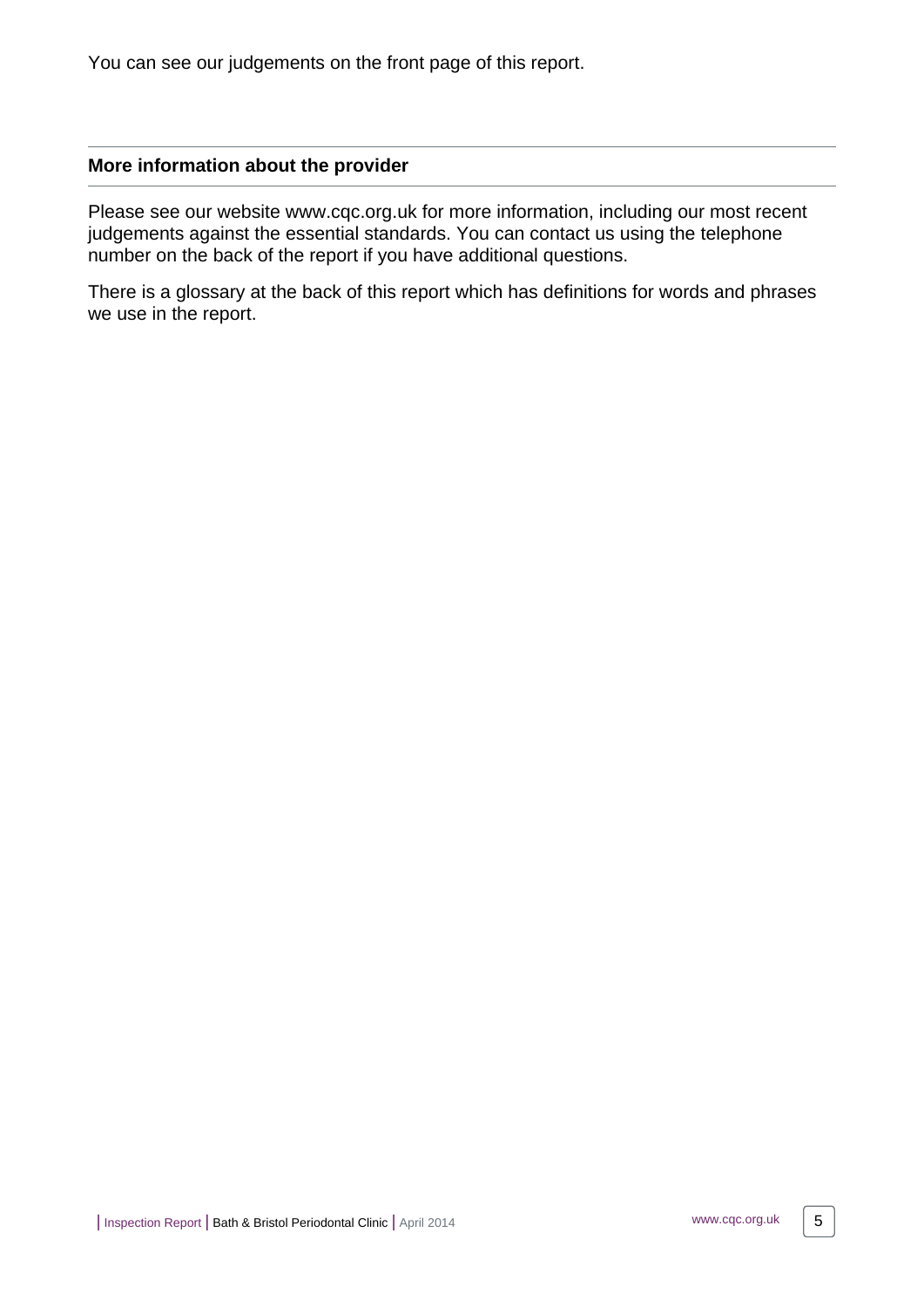# **Our judgements for each standard inspected**

# <span id="page-5-0"></span>**Consent to care and treatment** Met this standard **Before people are given any examination, care, treatment or support, they should be asked if they agree to it**

#### **Our judgement**

The provider was meeting this standard.

Before people received any care or treatment they were asked for their consent and the provider acted in accordance with their wishes.

#### **Reasons for our judgement**

Before people received any care or treatment they were asked for their consent and the provider acted in accordance with their wishes.

We also spoke with two people who used the service. They told us they understood the risks and benefits of the surgery before signing the consent form. One person told us "the dentist explained everything to me and I signed the consent form". This meant people were fully informed to make an appropriate and informed decision.

We reviewed the processes in place to obtain consent from people before treatment was provided. We saw that the oral surgery clinic had a consent policy in place. This gave guidance around the ability to consent, mental capacity, best interest decisions and peoples' rights.

We spoke with two dental nurses. They confirmed that if a person was unable to consent to their treatment an appointed advocate or a representative who acted on their best interest consented on their behalf. However the dentist told us that it was rare to treat people who were unlikely to consent to their treatment at the clinic. We were told that such treatments were undertaken in a hospital. This meant that consent was provided before people received the treatment they required.

We were told that a signed consent form was needed before treatment was provided. We reviewed two people's treatment records. We saw that this included the persons signed consent. There was also evidence recorded that they were provided with the risks and benefits as well as what the procedure involved.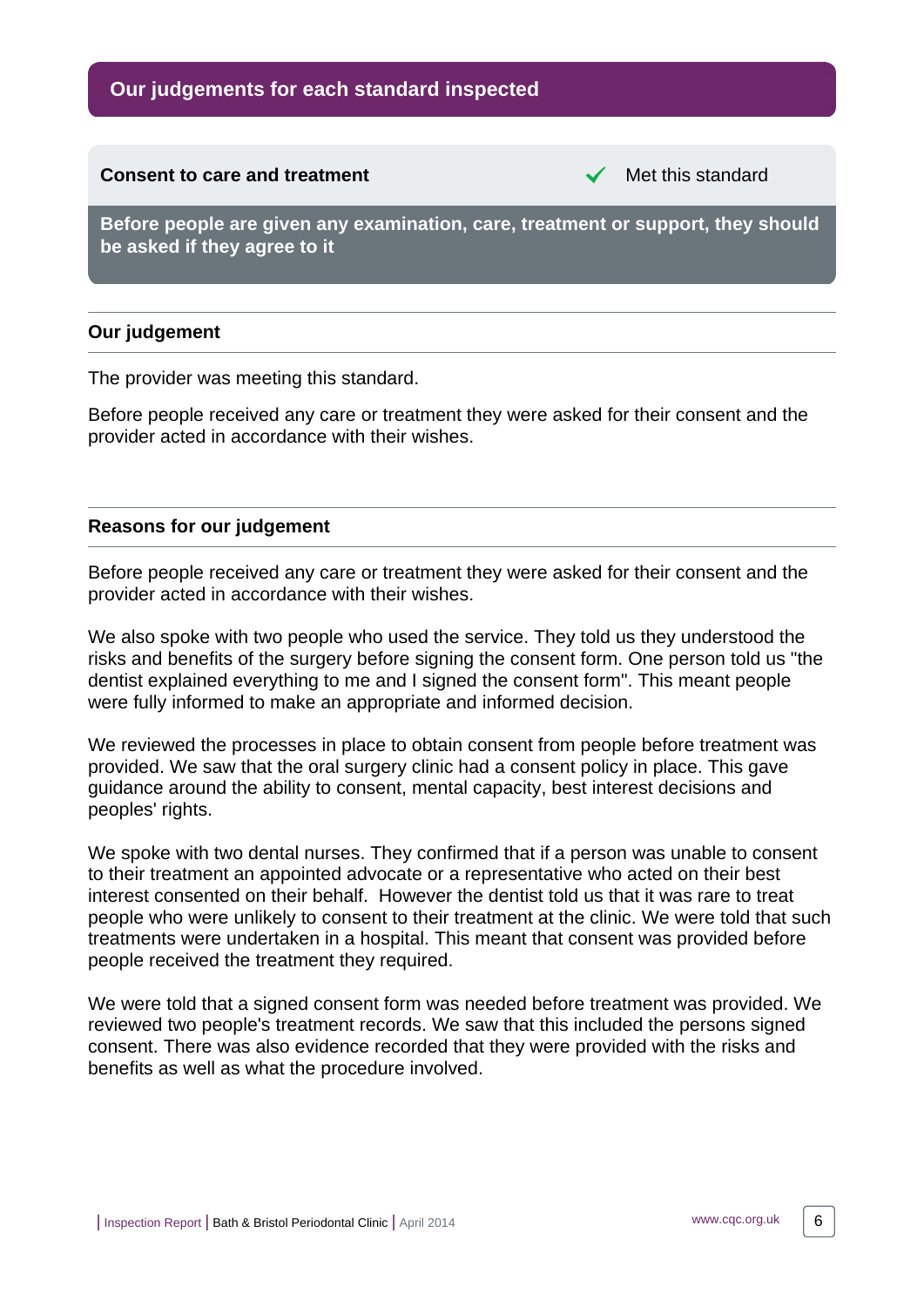

<span id="page-6-0"></span>**People should get safe and appropriate care that meets their needs and supports their rights**

#### **Our judgement**

The provider was meeting this standard.

People experienced care, treatment and support that met their needs and protected their rights.

#### **Reasons for our judgement**

People's needs were assessed and care and treatment was planned and delivered in line with their individual care record. We looked at two care records. We saw people received a pre-operative assessment by the dental surgeon which included physical needs and established the suitability and fitness of people to have surgery. This also included an oral examination and soft tissue checks. We saw that each care record contained an assessment of the risks involved and these were considered by the dental surgeon. This meant that care and treatment was planned and delivered in a way that was intended to ensure the person's safety and welfare.

We saw a medical history was recorded which highlighted any issues and areas of potential risk to the person. This meant that staff understood the requirements of people who used the service and the potential risks involved.

The manager told us that non-surgical procedures were not carried out at the clinic.

The dental surgeon told us that the cost and practical arrangements for treatment were discussed with the person. We saw that a copy of the person's treatment plan was discussed with them and added to their records.

We were shown copies of the post-operative instructions and oral health education information that was provided to people after their treatment. We were told that people were provided a copy of the discharge letter that would be sent to their usual dentist or doctor if it was requested.

We spoke with two people about the care and treatment they received. People were very positive, comments included "The dentist was exceptional the aftercare was very good. I drove an hour away from here because of the confidence I have in the dentist and the staff" and "excellent care compared to other places I have been to. The before and aftercare was very good. They really looked after me. No complaints".

Risk assessments identify risks to people's health and wellbeing. We saw that staff were provided with guidance about the measures they should take to protect people from unnecessary risks. For example we saw that there were recorded clinical observations of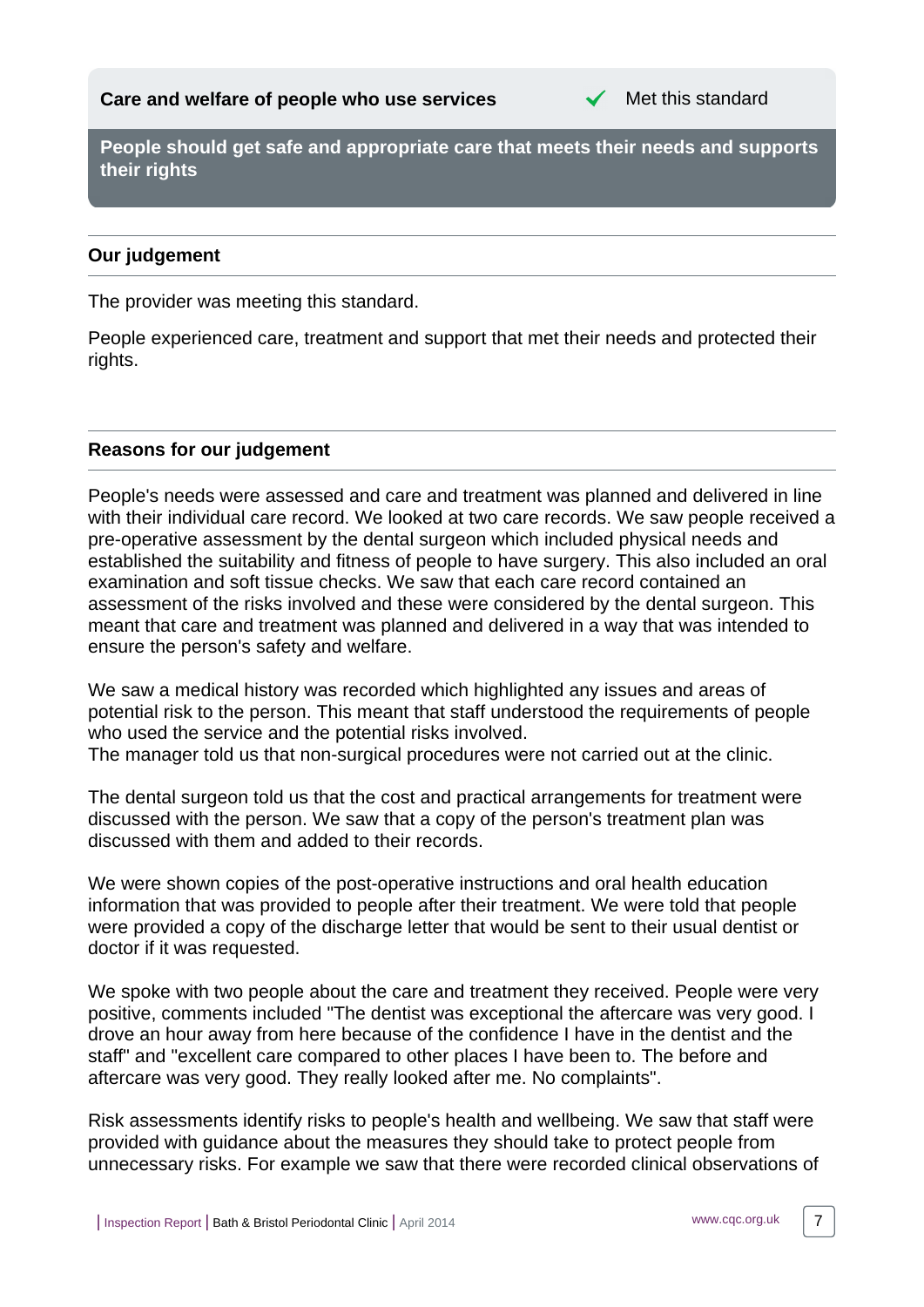the person after surgery. This was to ensure the risks associated with the sedation were minimised.

Emergency medical equipment was available. We saw emergency medication was easily accessible to the dental nurses and all stock was clearly labelled with expiry information. Oxygen was also available as required and we saw evidence that the emergency medication and oxygen was checked monthly.

We saw that staff were suitably qualified and undertook basic life support training. This ensured that staff had knowledge of their role if a person collapsed or if there was another kind of medical emergency at any time.

This also showed that the clinic had systems and processes in place to manage emergency situation and deal with foreseeable emergencies.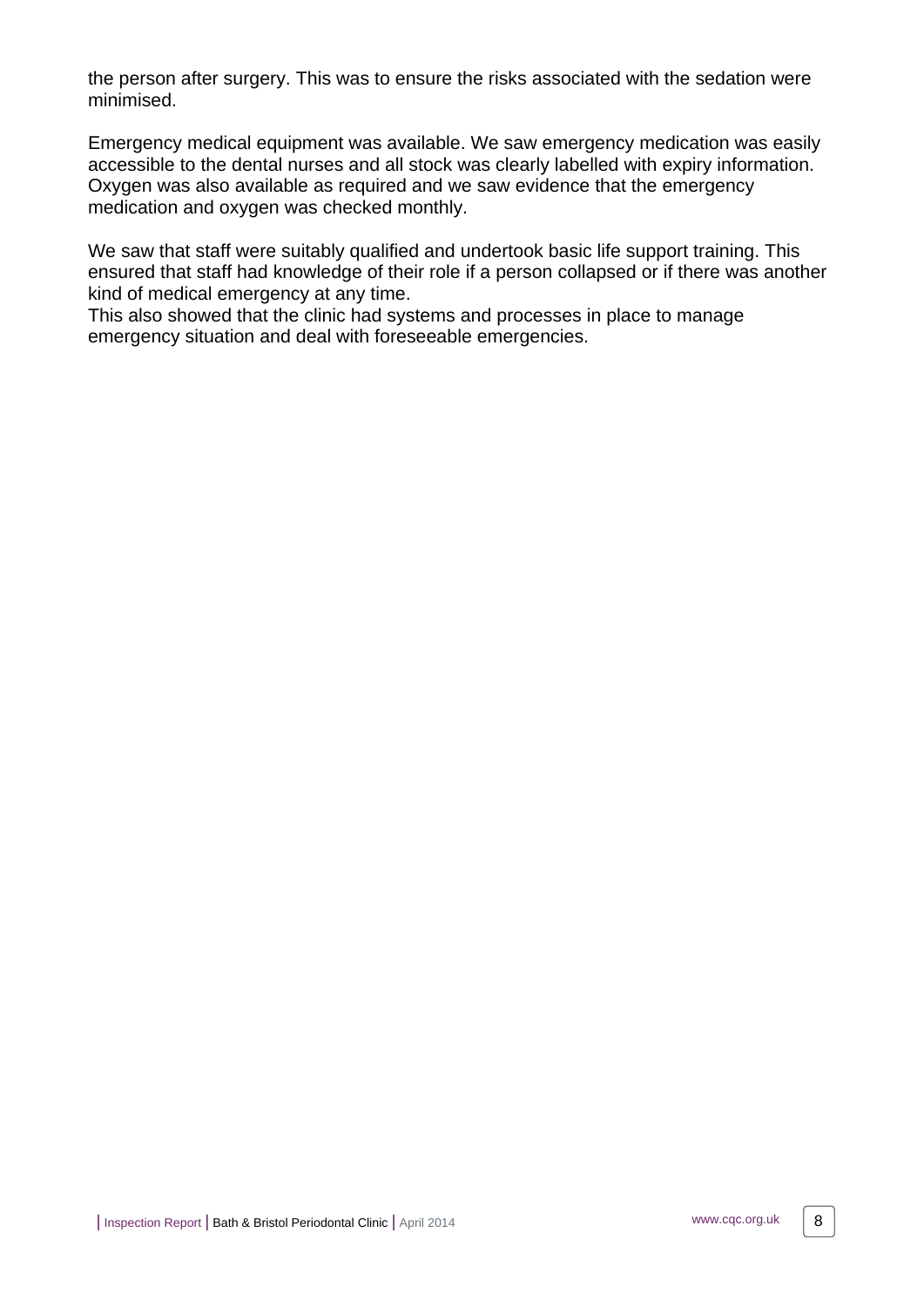### <span id="page-8-0"></span>**Cleanliness and infection control** Met this standard

**People should be cared for in a clean environment and protected from the risk of infection**

#### **Our judgement**

The provider was meeting this standard.

People were protected from the risk of infection because appropriate guidance had been followed and people were cared for in a clean, hygienic environment.

#### **Reasons for our judgement**

People were protected from the risk of infection because appropriate guidance had been followed. We saw that the dental surgeon and both dental nurses who worked at the clinic had received training in infection control in August and December 2013. We spoke with the dental nurses who both demonstrated an in depth knowledge of the subject

There were effective systems in place to reduce the risk and spread of infection within the dental surgery contained within the clinic. The dental nurses told us they were the designated infection control leads for the dental surgery. They monitored and audited infection prevention and control measures at the clinic.

The oral surgery clinic had a shared service with a neighbouring dental practice. We saw a contract was in place with an external agency for the safe management and disposal for all clinical waste. The dental nurses we spoke with were able to describe the process for the disposal of clinical waste, including sharps.

We saw that personal protective equipment for both staff and people who used the service was readily available in the treatment room. This included bibs, glasses, visors (eye protectors), gloves, aprons and face masks which protected both staff and people who used the service from the risk of infection. Surgical scrub liquid, liquid soap and sterile towels were also available in the clinic.

The nurses told us the clinic followed 'best practice' standards set by the Department of Health in guidance known as HTM 01-05. This guidance advised dentists how they should remove infectious or hazardous materials from dental instruments so they were properly cleaned after every use. This is known as decontamination.

The dental nurses explained the process for decontamination and sterilisation of used instruments, as well as daily checks that needed to be carried out. We saw print-outs from the autoclave that had been completed before each surgery which confirmed that it was working properly.

We also saw that sterilised instruments were correctly bagged, sealed and dated to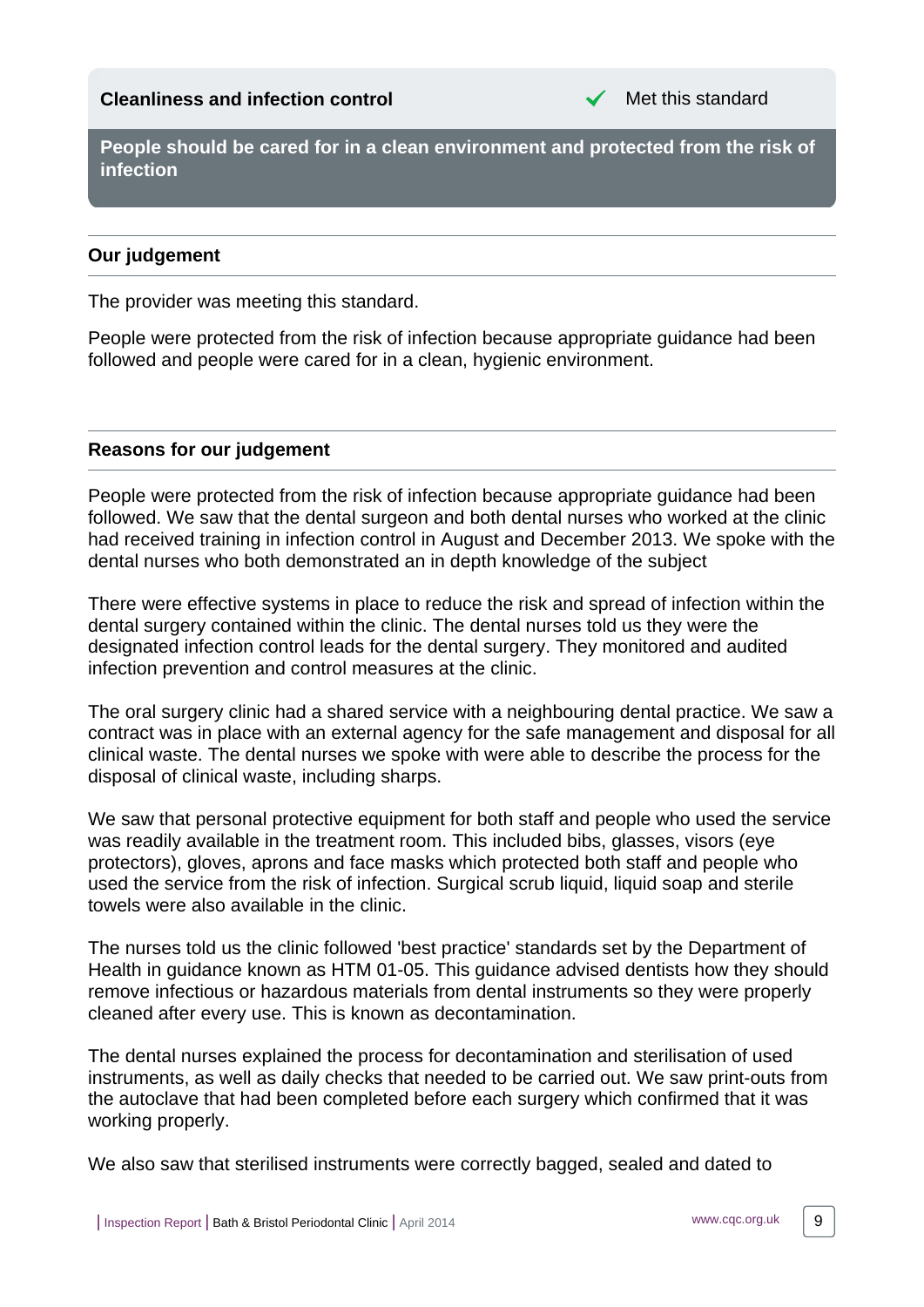prevent cross infection. We saw that records of all surgical instruments used were kept following each surgery. This meant people could be assured they were being treated in a safe environment and effective standards were maintained.

The service followed procedures recommended in the guidance. We saw that all equipment for surgical procedures came to the clinic in sterile packs, and were disposed of after single use. A clinical waste contract was in place for the removal of such equipment. This meant there were effective systems in place to reduce the risk and spread of infection.

People were cared for in a clean, hygienic environment. A range of systems were in place to ensure cleanliness and minimise the risk of infection. We were shown records of infection control audits completed. We saw the deep cleaning log, which was signed and dated to provide an audit trail.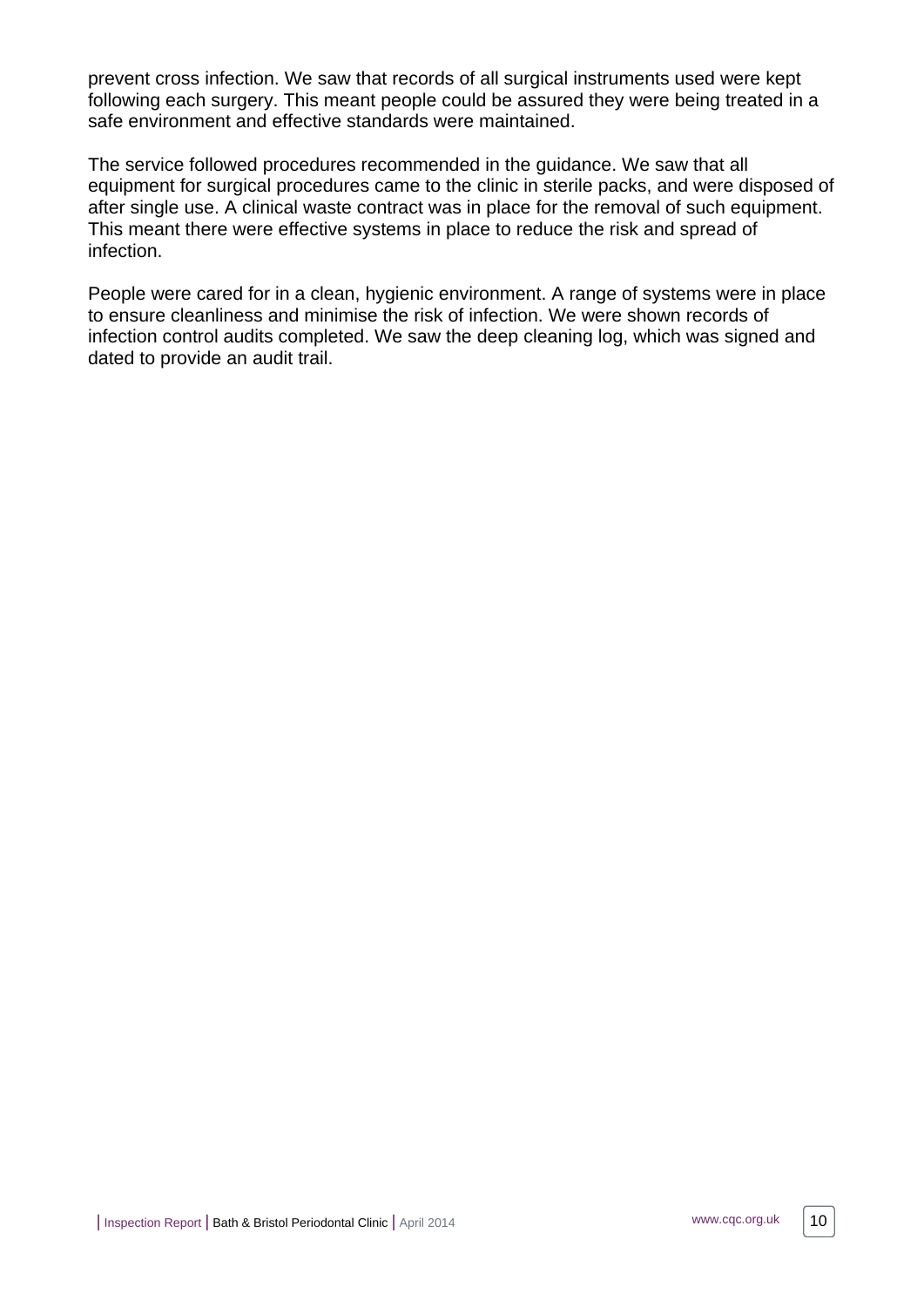<span id="page-10-0"></span>**People should be cared for by staff who are properly qualified and able to do their job**

### **Our judgement**

The provider was meeting this standard.

People were cared for, or supported by, suitably qualified, skilled and experienced staff.

#### **Reasons for our judgement**

Appropriate checks were undertaken before staff began work and there were effective recruitment and selection processes in place.

We reviewed staff files for the two dental nurses and the oral surgeon. We found that all required documents such as enhanced Criminal Records Bureau (CRB) (now Disclosure and Barring Service DSB) checks were in place.

The dental surgeon told us that they had obtained references for the dental nurses and had worked with them for many years. The dental surgeon told us that this was part of preemployment checks. We were told that these were in line with recruitment policy and procedures.

We saw evidence of continuous professional registration checks with the General Dental Council (GDC) for the oral surgeon and dental nurses. We saw that the dental nurses had undertaken specialist training and obtained certificates in dental nurses sedation. This showed that the provider had taken steps to ensure people who worked at the clinic had relevant skills, experience and professional registrations in place. This also meant that people were cared for by suitably qualified and experienced staff.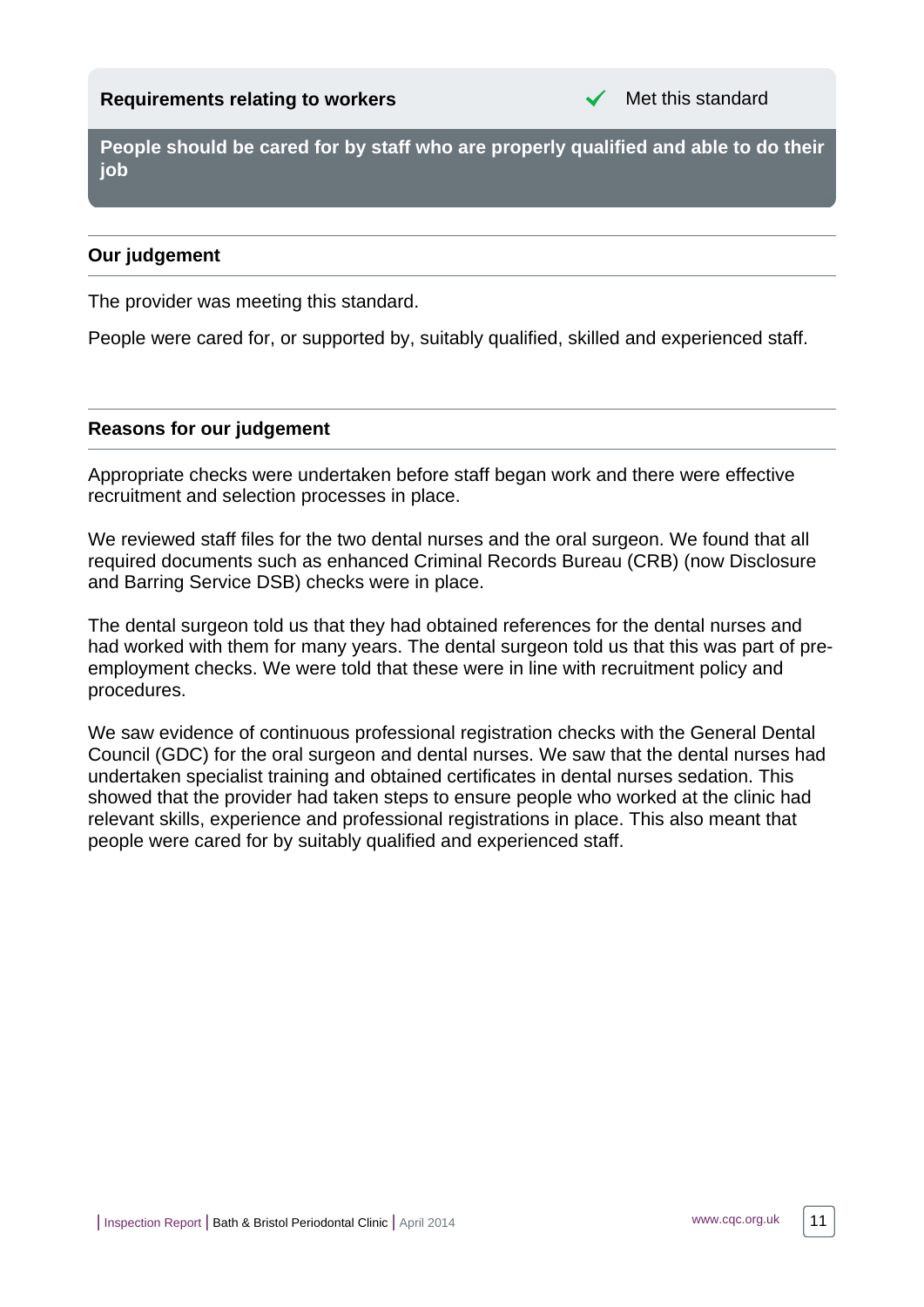<span id="page-11-0"></span>**People should have their complaints listened to and acted on properly**

#### **Our judgement**

The provider was meeting this standard.

There was an effective complaints system available. Comments and complaints people made were responded to appropriately.

#### **Reasons for our judgement**

The two people whom we spoke with told us they had not made a complaint. They told us that they were very happy with the service they received. However, they said if they wanted to raise a concern they were happy to do this as the dental surgeon and staff were approachable.

The dental surgeon told us they were always available in the practice, so that people who used the service could speak with them on a one-to- one basis. The dentist told us the service encouraged and supported a culture of openness. This enabled individuals to feel confident that their complaints or concerns would be listened to and acted upon.

We saw the service had a complaints book in place. We observed the complaints policy and guidelines in the folder which was made accessible to the people who used the service at the reception. It included information about the General Dental Council and the contact details. We saw the complaint procedure also contained information about the Care Quality Commission so people were able to contact the commission if they had information they wanted to share with the CQC. The complaints procedure was also included in the information leaflets that were given to people after their surgery. We saw this information was also available at the clinic's website.

The dental surgeon told us that they regularly asked people to complete a quality survey. We were shown copies of the survey for 2013. The dental surgeon told us that the results of the surveys were regularly analysed and any negative comments made would be considered and acted on.

Comments from the surveys included "my overriding feeling is one of safety, being in very good hands" and "cannot have asked for a better experience considering it was an extraction and I am of nervous disposition".

The complaints file included one complaint. This was in regards to one episode which arose following surgery in March 2012. The person was not happy with their surgical experience. We found that this had been investigated and responded to efficiently and in a timely fashion. We were told that this was finally resolved in November 2013. This showed the clinic received few complaints and that those received were dealt with properly.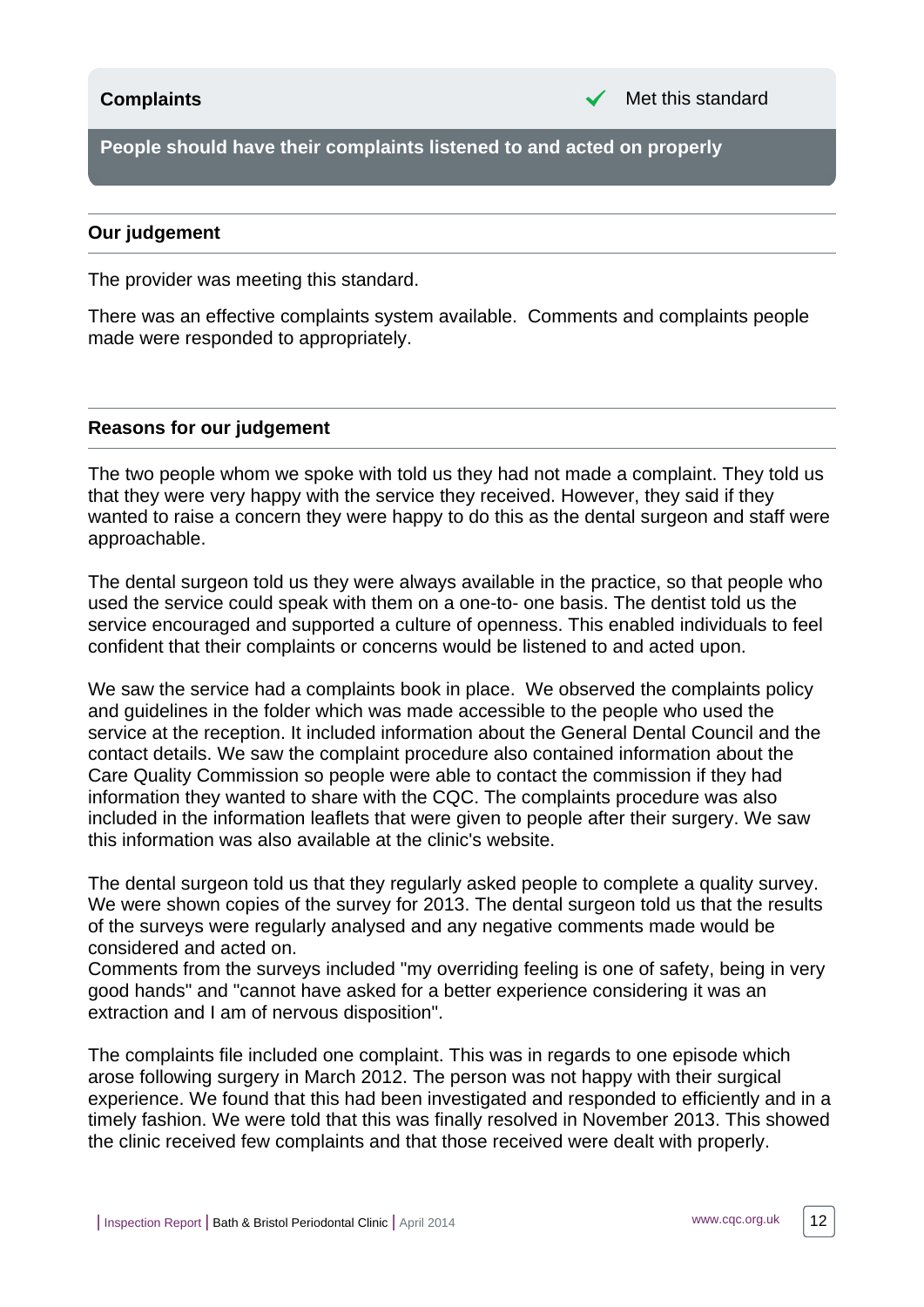### <span id="page-12-0"></span>**About CQC inspections**

We are the regulator of health and social care in England.

All providers of regulated health and social care services have a legal responsibility to make sure they are meeting essential standards of quality and safety. These are the standards everyone should be able to expect when they receive care.

The essential standards are described in the Health and Social Care Act 2008 (Regulated Activities) Regulations 2010 and the Care Quality Commission (Registration) Regulations 2009. We regulate against these standards, which we sometimes describe as "government standards".

We carry out unannounced inspections of all care homes, acute hospitals and domiciliary care services in England at least once a year to judge whether or not the essential standards are being met. We carry out inspections of other services less often. All of our inspections are unannounced unless there is a good reason to let the provider know we are coming.

There are 16 essential standards that relate most directly to the quality and safety of care and these are grouped into five key areas. When we inspect we could check all or part of any of the 16 standards at any time depending on the individual circumstances of the service. Because of this we often check different standards at different times.

When we inspect, we always visit and we do things like observe how people are cared for, and we talk to people who use the service, to their carers and to staff. We also review information we have gathered about the provider, check the service's records and check whether the right systems and processes are in place.

We focus on whether or not the provider is meeting the standards and we are guided by whether people are experiencing the outcomes they should be able to expect when the standards are being met. By outcomes we mean the impact care has on the health, safety and welfare of people who use the service, and the experience they have whilst receiving it.

Our inspectors judge if any action is required by the provider of the service to improve the standard of care being provided. Where providers are non-compliant with the regulations, we take enforcement action against them. If we require a service to take action, or if we take enforcement action, we re-inspect it before its next routine inspection was due. This could mean we re-inspect a service several times in one year. We also might decide to reinspect a service if new concerns emerge about it before the next routine inspection.

In between inspections we continually monitor information we have about providers. The information comes from the public, the provider, other organisations, and from care workers.

You can tell us about your experience of this provider on our website.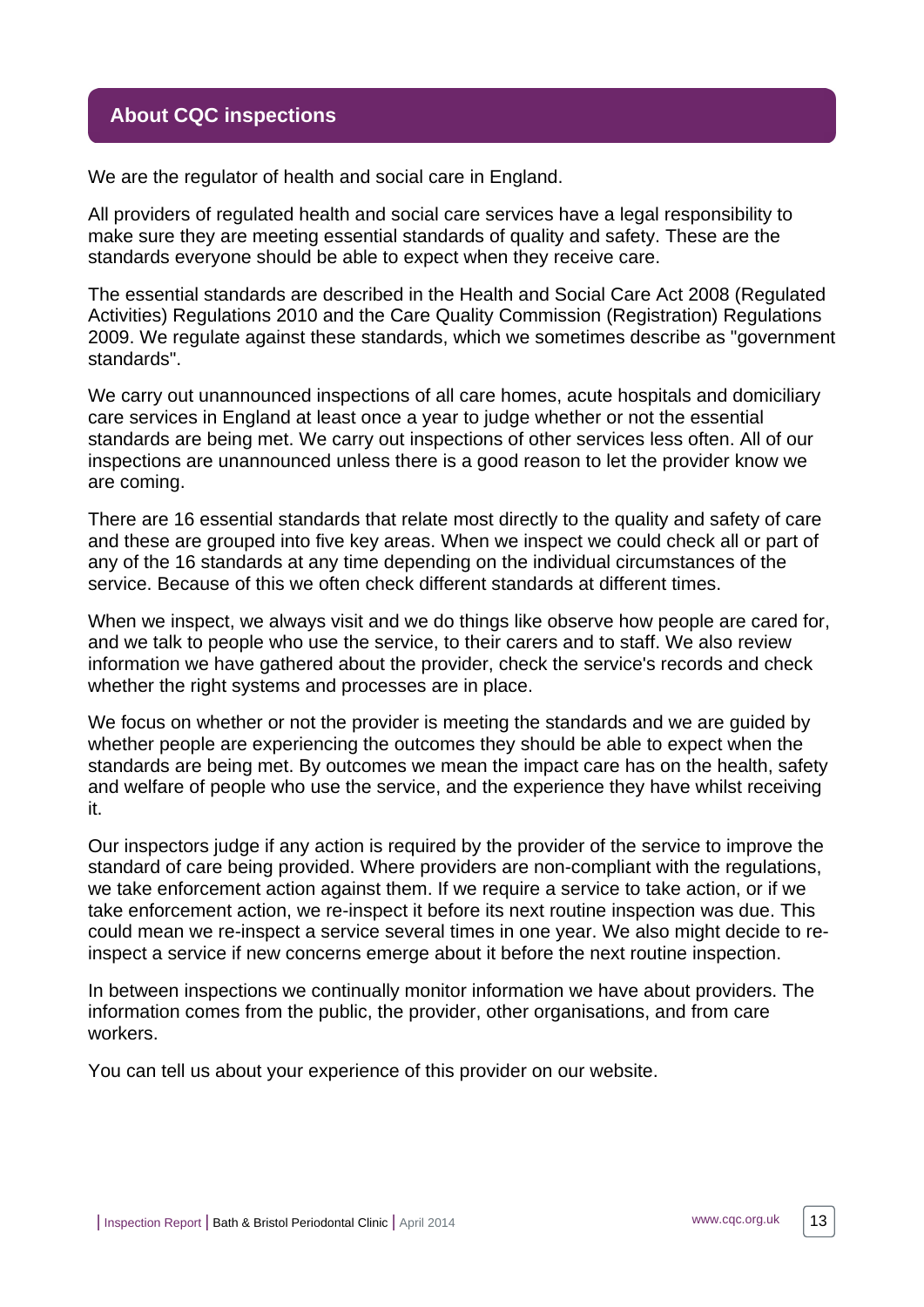# <span id="page-13-0"></span>**How we define our judgements**

The following pages show our findings and regulatory judgement for each essential standard or part of the standard that we inspected. Our judgements are based on the ongoing review and analysis of the information gathered by CQC about this provider and the evidence collected during this inspection.

We reach one of the following judgements for each essential standard inspected.

|   | <b>Met this standard</b>           | This means that the standard was being met in that the<br>provider was compliant with the regulation. If we find that<br>standards were met, we take no regulatory action but we<br>may make comments that may be useful to the provider and<br>to the public about minor improvements that could be made.                                                                                                                                                                                                                                                                                                                                                                                                                     |
|---|------------------------------------|--------------------------------------------------------------------------------------------------------------------------------------------------------------------------------------------------------------------------------------------------------------------------------------------------------------------------------------------------------------------------------------------------------------------------------------------------------------------------------------------------------------------------------------------------------------------------------------------------------------------------------------------------------------------------------------------------------------------------------|
|   |                                    |                                                                                                                                                                                                                                                                                                                                                                                                                                                                                                                                                                                                                                                                                                                                |
| Х | <b>Action needed</b>               | This means that the standard was not being met in that the<br>provider was non-compliant with the regulation.<br>We may have set a compliance action requiring the provider<br>to produce a report setting out how and by when changes<br>will be made to make sure they comply with the standard.<br>We monitor the implementation of action plans in these<br>reports and, if necessary, take further action.<br>We may have identified a breach of a regulation which is<br>more serious, and we will make sure action is taken. We will<br>report on this when it is complete.                                                                                                                                             |
|   |                                    |                                                                                                                                                                                                                                                                                                                                                                                                                                                                                                                                                                                                                                                                                                                                |
|   | <b>Enforcement</b><br>action taken | If the breach of the regulation was more serious, or there<br>have been several or continual breaches, we have a range of<br>actions we take using the criminal and/or civil procedures in<br>the Health and Social Care Act 2008 and relevant<br>regulations. These enforcement powers include issuing a<br>warning notice; restricting or suspending the services a<br>provider can offer, or the number of people it can care for;<br>issuing fines and formal cautions; in extreme cases,<br>cancelling a provider or managers registration or prosecuting<br>a manager or provider. These enforcement powers are set<br>out in law and mean that we can take swift, targeted action<br>where services are failing people. |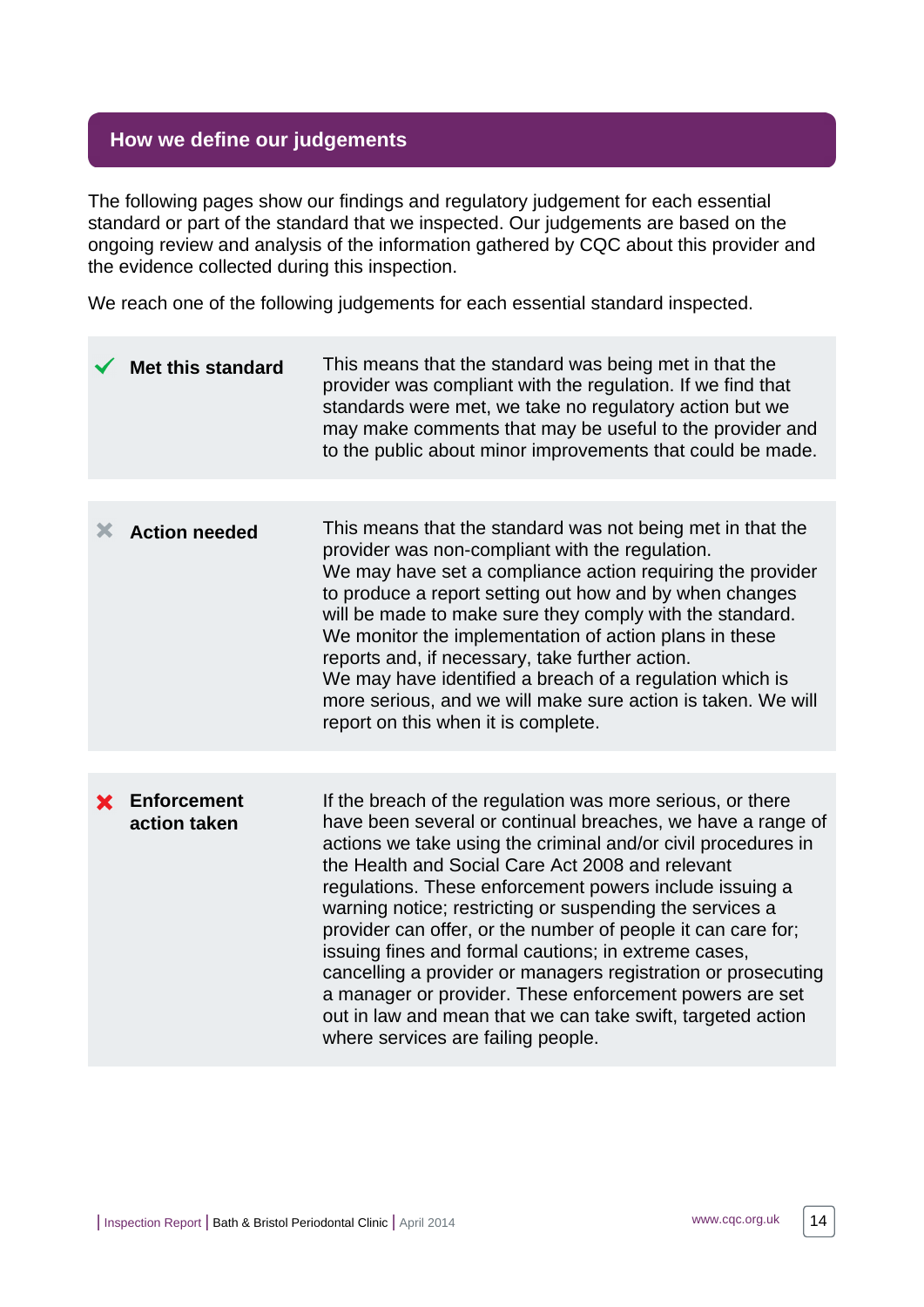# **How we define our judgements (continued)**

Where we find non-compliance with a regulation (or part of a regulation), we state which part of the regulation has been breached. Only where there is non compliance with one or more of Regulations 9-24 of the Regulated Activity Regulations, will our report include a judgement about the level of impact on people who use the service (and others, if appropriate to the regulation). This could be a minor, moderate or major impact.

**Minor impact -** people who use the service experienced poor care that had an impact on their health, safety or welfare or there was a risk of this happening. The impact was not significant and the matter could be managed or resolved quickly.

**Moderate impact -** people who use the service experienced poor care that had a significant effect on their health, safety or welfare or there was a risk of this happening. The matter may need to be resolved quickly.

**Major impact -** people who use the service experienced poor care that had a serious current or long term impact on their health, safety and welfare, or there was a risk of this happening. The matter needs to be resolved quickly

We decide the most appropriate action to take to ensure that the necessary changes are made. We always follow up to check whether action has been taken to meet the standards.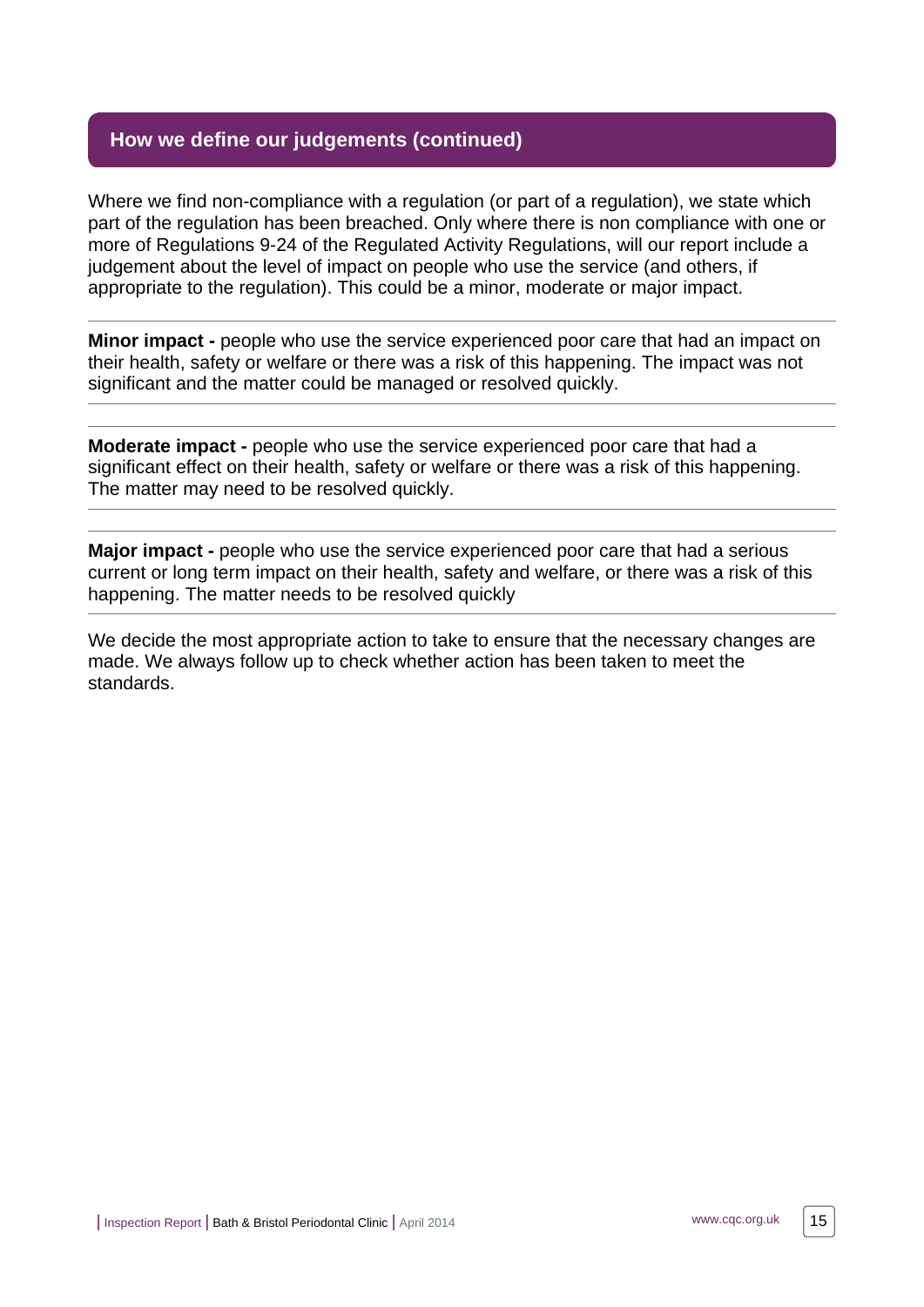# <span id="page-15-0"></span>**Glossary of terms we use in this report**

#### **Essential standard**

The essential standards of quality and safety are described in our Guidance about compliance: Essential standards of quality and safety. They consist of a significant number of the Health and Social Care Act 2008 (Regulated Activities) Regulations 2010 and the Care Quality Commission (Registration) Regulations 2009. These regulations describe the essential standards of quality and safety that people who use health and adult social care services have a right to expect. A full list of the standards can be found within the Guidance about compliance. The 16 essential standards are:

Respecting and involving people who use services - Outcome 1 (Regulation 17)

Consent to care and treatment - Outcome 2 (Regulation 18)

Care and welfare of people who use services - Outcome 4 (Regulation 9)

Meeting Nutritional Needs - Outcome 5 (Regulation 14)

Cooperating with other providers - Outcome 6 (Regulation 24)

Safeguarding people who use services from abuse - Outcome 7 (Regulation 11)

Cleanliness and infection control - Outcome 8 (Regulation 12)

Management of medicines - Outcome 9 (Regulation 13)

Safety and suitability of premises - Outcome 10 (Regulation 15)

Safety, availability and suitability of equipment - Outcome 11 (Regulation 16)

Requirements relating to workers - Outcome 12 (Regulation 21)

Staffing - Outcome 13 (Regulation 22)

Supporting Staff - Outcome 14 (Regulation 23)

Assessing and monitoring the quality of service provision - Outcome 16 (Regulation 10)

Complaints - Outcome 17 (Regulation 19)

Records - Outcome 21 (Regulation 20)

#### **Regulated activity**

These are prescribed activities related to care and treatment that require registration with CQC. These are set out in legislation, and reflect the services provided.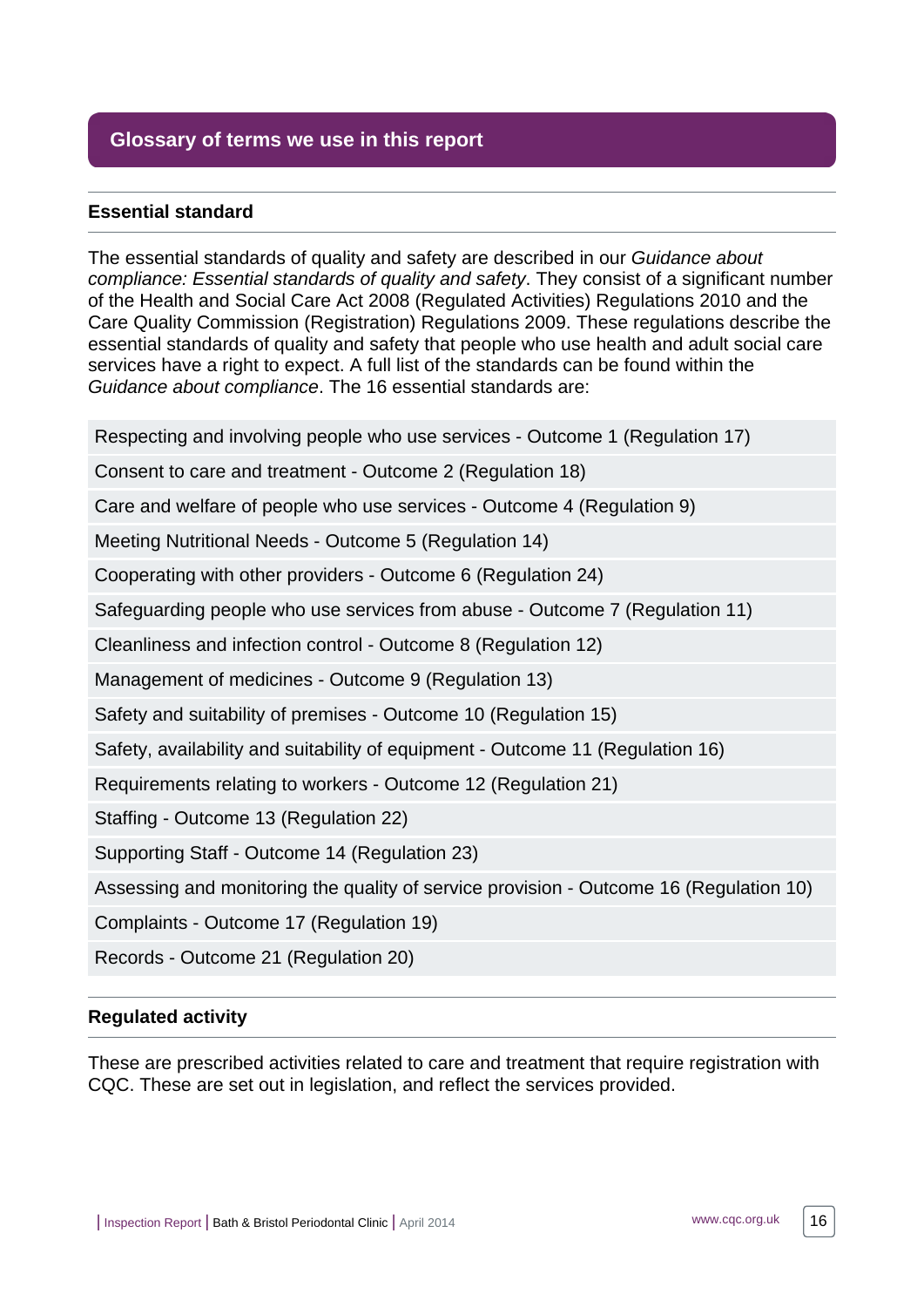## **Glossary of terms we use in this report (continued)**

#### **(Registered) Provider**

There are several legal terms relating to the providers of services. These include registered person, service provider and registered manager. The term 'provider' means anyone with a legal responsibility for ensuring that the requirements of the law are carried out. On our website we often refer to providers as a 'service'.

#### **Regulations**

We regulate against the Health and Social Care Act 2008 (Regulated Activities) Regulations 2010 and the Care Quality Commission (Registration) Regulations 2009.

#### **Responsive inspection**

This is carried out at any time in relation to identified concerns.

#### **Routine inspection**

This is planned and could occur at any time. We sometimes describe this as a scheduled inspection.

#### **Themed inspection**

This is targeted to look at specific standards, sectors or types of care.